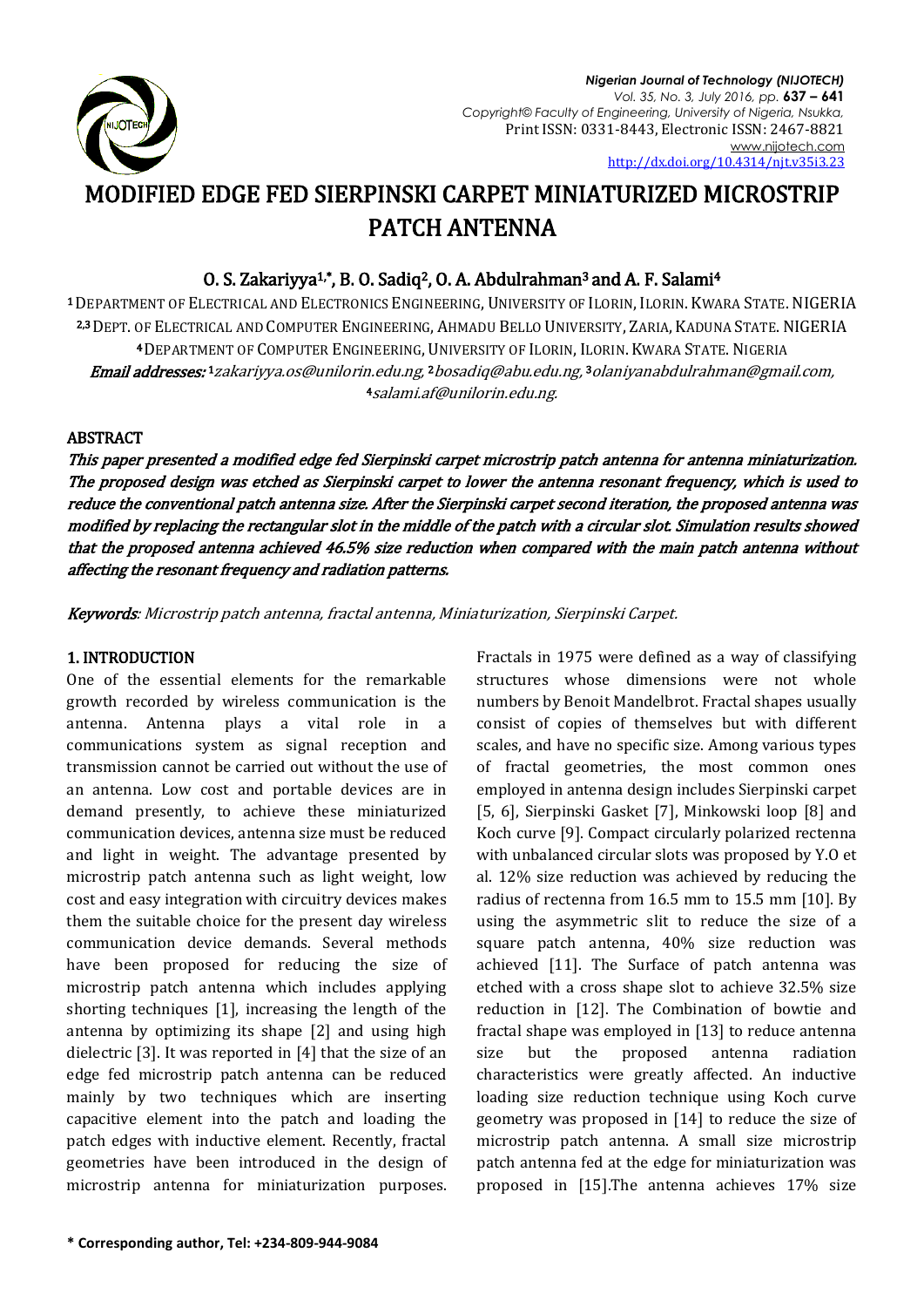reduction after the third iteration of the Sierpinski carpet fractal. A capacitive loading technique was proposed by [4] by etching patch as a Sierpinski carpet of different iteration. 36.5% size reduction was achieved after the second iteration of Sierpinski carpet fractal. The present design shows more percentage size reduction when compared with the proposed design in [4-15] using Sierpinski carpet fractal iterations.

#### 2. ANTENNA DESIGN

#### 2.1 Patch Antenna Design

Three essential parameters are of importance when designing a rectangular patch antenna: frequency, the thickness of the substrate and dielectric material of the substrate. The antenna was designed to resonate at a frequency of 1.8 GHz and was built on an FR-4 substrate which has a permittivity of 4.3 and thickness of 1 mm. In analysing microstrip patch antenna, popular models employed are cavity model, full wave model and transmission line model [16]. It was reported in [16] that the transmission line models provides a good deal of physical insight and also the simplest among other models. The dimension of the patch antenna was calculated using transmission line model [16]. According to the given equation, the width of the patch can be calculated:

$$
w = \frac{c}{2f_0} \sqrt{\frac{2}{\varepsilon_r + 1}}\tag{1}
$$

Where *w* represents the width of the patch,  $f_0$  the resonant frequency, and  $\varepsilon_r$  the relative dielectric constant.

The effective dielectric constant is obtained by:

$$
\varepsilon_{reff} = \frac{\varepsilon_r + 1}{2} + \frac{\varepsilon_r - 1}{2} \left( 1 + \frac{12h}{w} \right)^{\frac{-1}{2}} \quad (2)
$$

Due to the fringing effect, the patch dimension along its length is extended on each side by a distance  $\Delta L$ which is given by:

$$
\Delta L = 0.412h \frac{(\varepsilon_{reff} + 0.3)(W/h + 0.264)}{(\varepsilon_{reff} - 0.258)(W/h + 0.8)}
$$
(3)

Where  $h$  is the height of the substrate.

The actual length of the patch is given by:

L

$$
=L_{eff}-2\Delta L \tag{4}
$$

Where  $L_{eff} = \frac{C}{\lambda f E}$  $rac{c}{2f_0\sqrt{\epsilon_{reff}}}$  is the effective length which is also known as the electrical length of the patch

antenna and its closely related to the resonant frequency. Increasing the length of the rectangular patch antenna reduces the resonant frequency.

Using the above equations and substituting the known parameters, the dimension of the patch antenna can easily be calculated.

Table 1 shows the dimensions of the proposed antenna in (mm) using FR-4 substrate with dielectric constant of 4.3 and thickness of 1mm at the centre frequency of 1.8 GHz where Wp, Lp, Wa, Wf and Lf corresponds to width of the patch, length of the patch, distance from edge of patch to the feed point, width and length of the feed as shown in Figure 1.



Figure 1: Edge Fed Microstrip Patch Antenna

|  | Table 1: Edge fed Sierpinski Carpet design parameters |  |
|--|-------------------------------------------------------|--|
|  |                                                       |  |

| Antenna         | Wp   | Lp   | Wa   | Wf   | Lf   | Area     |
|-----------------|------|------|------|------|------|----------|
|                 | (mm) | (mm) | (mm) | (mm) | (mm) | $(mm)^2$ |
| Main            | 39   | 60   | 27   | 1.9  | 15   | 2340     |
| Patch           |      |      |      |      |      |          |
| 1st             | 33.2 | 49   | 22   | 1.9  | 15   | 1626.8   |
| iteration       |      |      |      |      |      |          |
| 2 <sub>nd</sub> | 32.7 | 49   | 21   | 1.9  | 15   | 1602.3   |
| iteration       |      |      |      |      |      |          |
| Modified        | 31.5 | 40   | 17   | 2    | 15   | 1260     |
| approach        |      |      |      |      |      |          |

# 2.2 Sierpinski Carpet Fractal Iteration

Miniaturization methods on fractal antenna involve the process whereby some parts of the main patch structure has been removed. The microstrip patch antenna is etched as a Sierpinski Carpet fractal in other to obtain compact size antenna using the different order of iteration. The initial stage of Sierpinski Carpet involves dividing the rectangular patch into nine smaller congruent rectangles in which the central rectangle is removed. The remaining eight rectangles in the further iteration are divided into nine more congruent rectangles and removing the central rectangles from each rectangle. Other iterations follow the same procedure [15].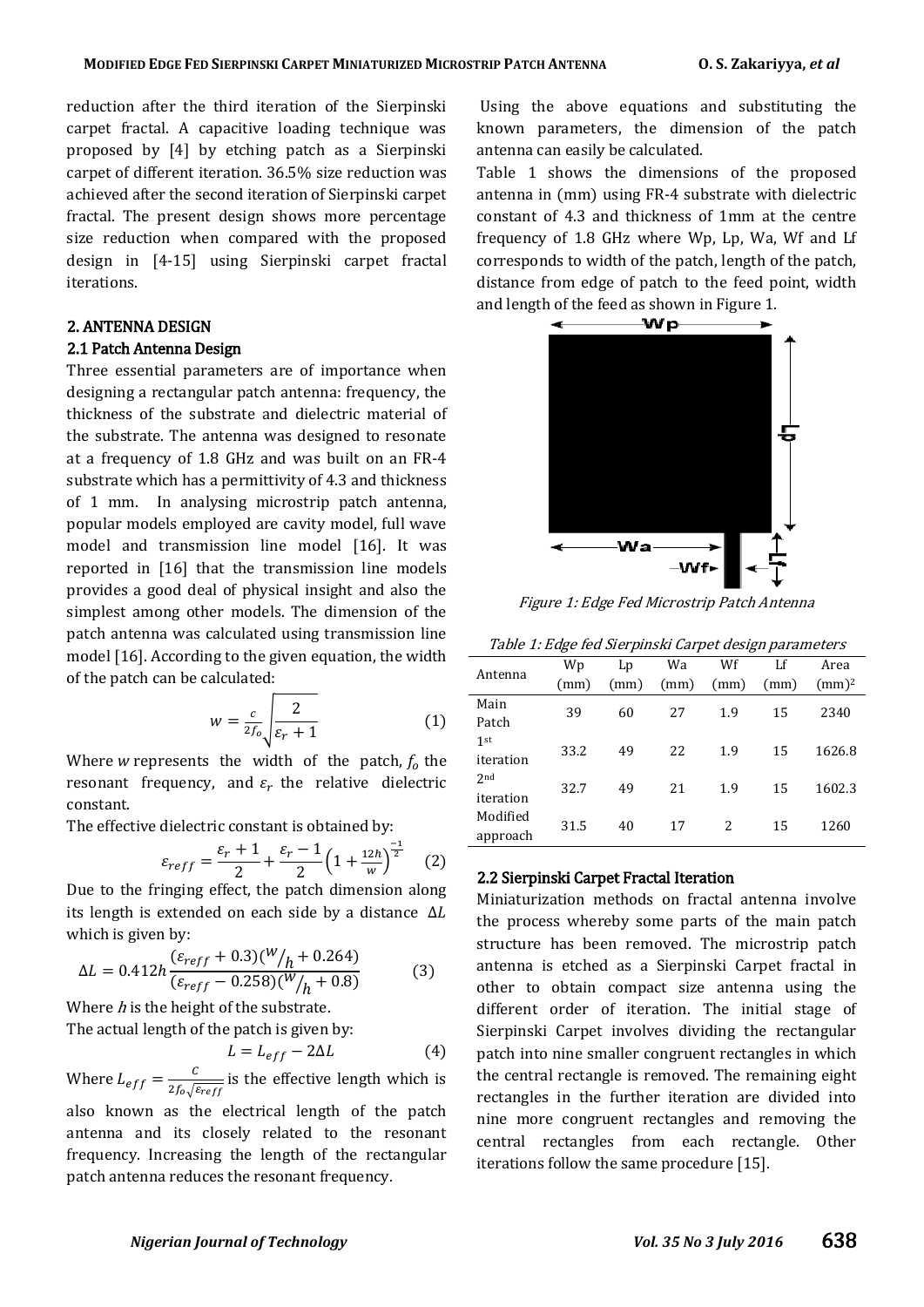

Figure 2: Schematics of the designed antenna (a) Main patch (b) First iteration (c) second iteration (d) modified second iteration

# 2.3 Feeding Techniques

In feeding microstrip patch antenna, different methods could be used. Among of which includes coaxial probe, aperture coupling, proximity coupling and microstrip line feed. Microstrip line technique was used in feeding the proposed antenna due to its simplicity. The antenna has the best performance when the transmission line is placed at a point where the current does not face obstruction. The proposed antenna feed position is slightly moved away from the centre of the patch for better performance and impedance matching [15]. The schematic diagram of the proposed design showing different stages of iteration is presented in Figure 2.

#### 3. SIMULATION AND RESULT

Simulation of the antenna was performed using CST microwave studio 2014. The conventional patch antenna was designed using the above mention procedure in section 2. The dimension of the patch was tabulated in Table 1. Sierpinski Carpet fractal iteration was performed up to 2nd Iteration using iteration factor of 1/3. After the second iteration, the rectangular slot in the middle of the patch was replaced with a circle to achieve size reduction. To achieve 1.8GHz resonant frequency, parametric studies was performed to determine the optimum dimension of the patch. The radius of the circle at the middle of the proposed antenna to give optimum result was determined to be 7 mm. Figure 2 shows the stages of the proposed antenna. With the increment in the number of iteration, it was observed that the size of the antenna decreases. The percentage size reduction from the conventional patch to the proposed antenna is shown in Table 2.

Table 2: Size Reduction

| Antenna           | $Area(mm)^2$ | Area Reduction |
|-------------------|--------------|----------------|
| Without Iteration | 2340         |                |
| $1st$ iteration   | 1626.8       | 30.47%         |
| $2nd$ iteration   | 1602.3       | 31.5%          |
| Modified approach | 1260         | 46.15%         |

#### 3.1 Results

The performance of the proposed antenna was analysed in terms of return loss, radiation pattern and gain. For the different stages of iteration, the return loss of the conventional patch, first iteration, second iteration and the modified second iteration are shown in Figures 3a, b, c and d respectively. An antenna is said to be resonating when the return loss is below - 10 dB. From the tabulated result, it was seen that the entire four antennas have a better return loss less than -15 dB.

The radiation pattern of the main patch and other stages of iteration are shown in Figures 4a to b. The Eplane with  $phi= 0$  degree and H-plane with  $phi=90$ degree is displayed for different value of theta. The maximum gain of each antenna is tabulated in Table 3. From the similar pattern of radiation exhibited by the four antennas, it is verified that the iteration process on the conventional patch does not affect the antenna radiation pattern. The results show that the main patch, first iteration, second iteration and modified second iteration resonate at frequency of 1.8 GHz with a good return loss and similar radiation pattern.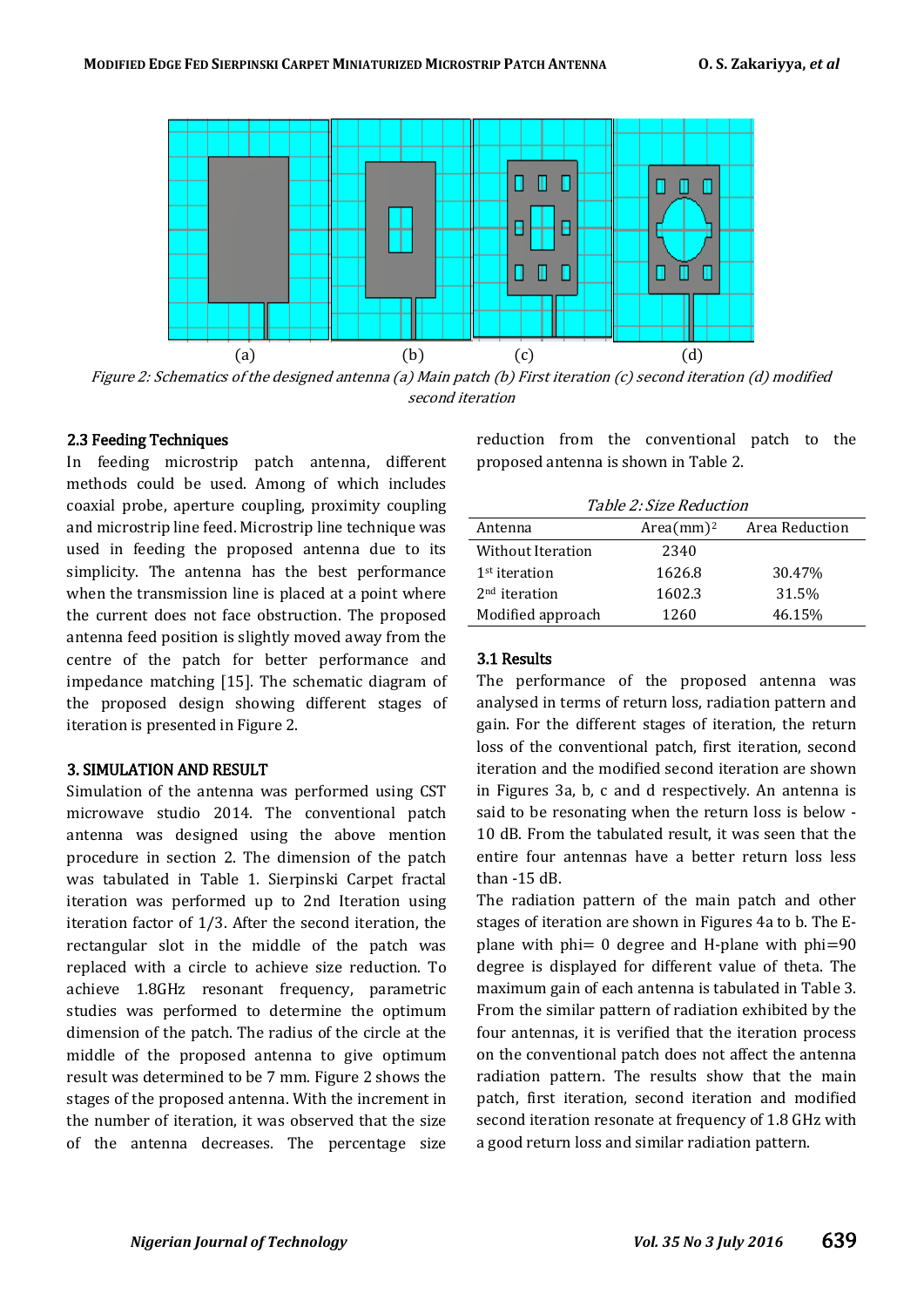

Figure 3: Simulated Return loss of (a) Main patch (b) First iteration (c) second iteration (d) modified second iteration.<br>0



Figure 4: Radiation pattern of (a) Main patch (b) First iteration (c) second iteration (d) modified second iteration